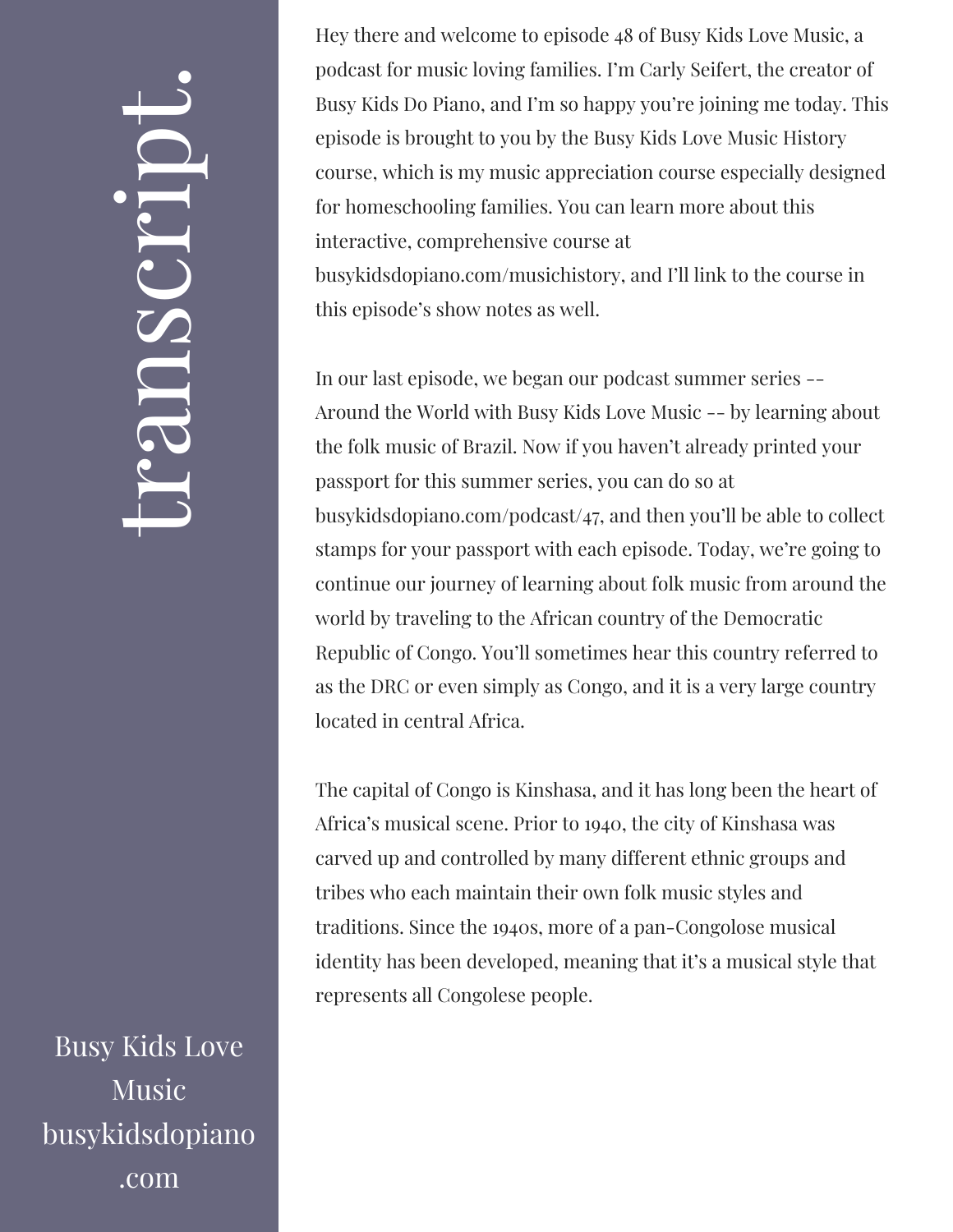## $\leftarrow$ ra<br>S n $\boldsymbol{C}$  $\bigcup$ r $\bullet$   $\overline{\phantom{1}}$  $\boxed{\phantom{1}}$  $\overline{\phantom{a}}$  $\bullet$

Busy Kids Love Music busykidsdopiano .com

Congolese rumba is the type of folk music that became popular in Kinshasa in the 1940s. While the rumba is a style of music and dance that comes out of Cuba, the Congolese took it and added some of their own elements to make their own style of Congolese rumba.

The lyrics of Congolese rumba are typically in Lingala -- a language used for trading in Congo. You'll sometimes even hear this type of music referred to as Rumba Lingala. The parts that were played by Cuban horns were instead played by guitars. The Congolese rumba music you're listening to now is performed by Victoria Bakolo Miziki, a famous band in the 1940's and 1950s, who toured all over Europe and North America. Their lead singer, called Papa Wendo, was the first star of African rumba music -- and would go on to form many other famous Congolese bands.

Because much of Africa was colonized by Europe, often there are European influences in African music. However, Congolese music is seen as being less influenced by Europe as some of the music from other African countries.

In the 1950s and 1960s, some artists who had been performers of Congolese rumba began to experiment further by fusing Congolese folk music and soul music with Caribbean and Latin beats and instruments. Do you hear those sounds and influences in this famous classic song?